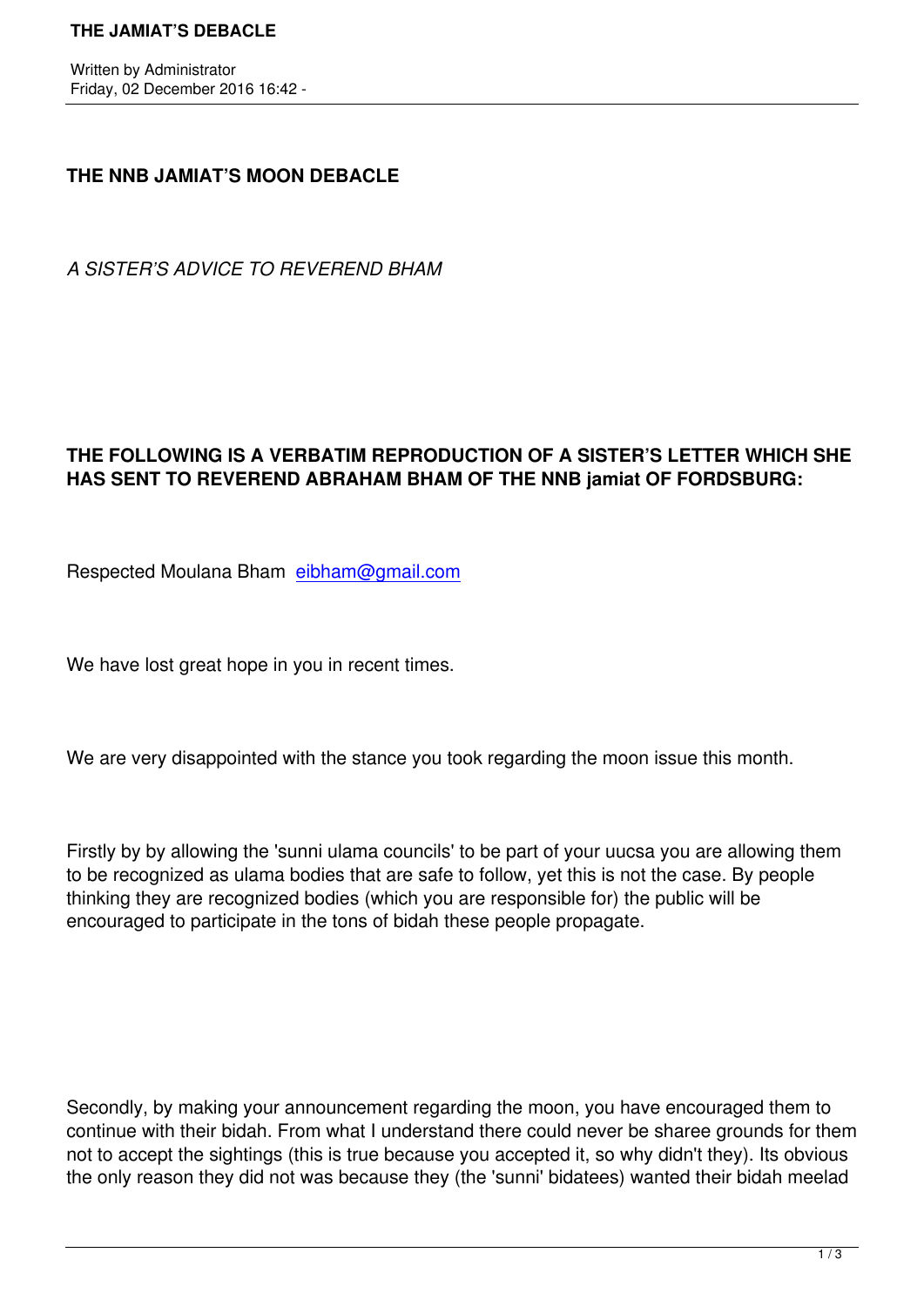## **THE JAMIAT'S DEBACLE**

Written by Administrator Friday, 02 December 2016 16:42 -

function to be on monday for obvious reasons.

Thirdly, you are very naive to think that you will simply 'implore' and 'humbly request' us to respect your decision. like I said before, we as the public are not so dumb. So on this point you share a part in all the bidah that takes place and for the thousands of innocent muslims who mistakenly think you are right and follow your advice to respect the decision, you again have a part in each one of those thousands of muslims who now will sit back and respect the fact that these bidatees have gone against Allah's law and rejected a valid sighting. So everyone accepts the haraam and you get a full share of this, you are fully responsible for all of this. its in your account, on your name signed and sealed. One share for each person. Man am I glad I'm not you! One can only imagine how you going to answer on the day of Qiyaamat and how you going to face Nabi (Alayh salaam).

So basically your announcement to the public was that a certain group of people have insulted Islam and the sharia and that you are requesting us to respect them for this. This is crazy.

Fourthly, you use our illustrious Sahaabah (radiallahu anhum) and the illustrious Aimmah to back up this request of yours. This is an insult to them that you use their name to ask the ummah to respect that a group of bidatees have broken Allah's law. How will you face them on the day of Qiyaamat?

Fifthly, you do all this in the name of unity, but don't you see that this has opened the eyes of